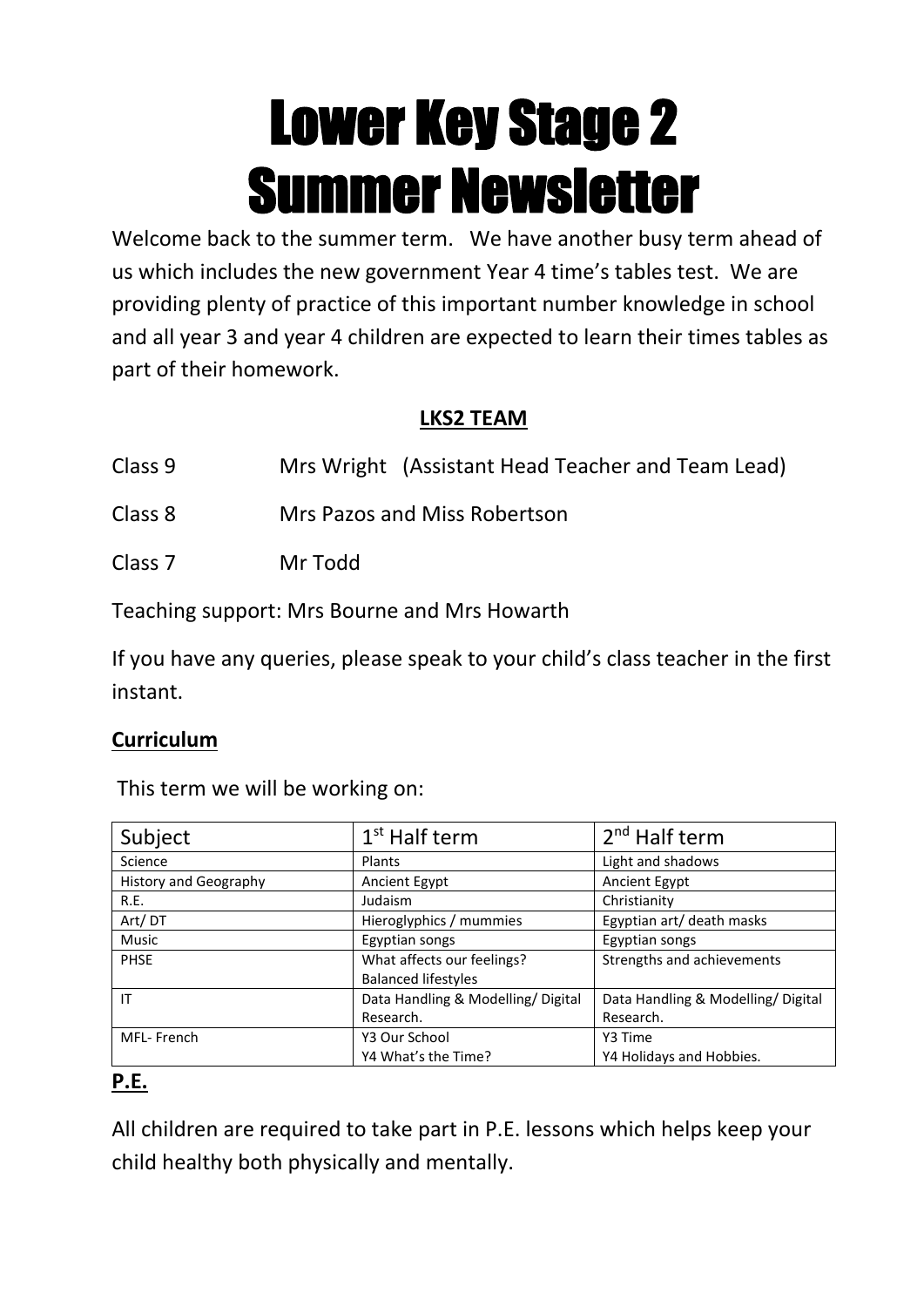P.E. Days

Class 9 - Friday

Class 8 - Friday

Class 7 – Wednesday

Children are expected to bring a P.E. kit for their lesson. As we enter the summer term, weather permitting, more lessons will be outside. They need:

**T-shirt, (a sweatshirt could be worn for outdoor lessons in colder weather)** 

**Shorts or tracksuit bottoms or leggings (elasticated waists)** 

#### **Pumps or trainers**

Please ensure your child's name is in their uniform to avoid mix ups.

Please can you ensure that if your child has pierced ears that they are either able to remove earrings before a P.E. lesson or that they bring plasters from home, that they are able to put over their earrings to minimise the chance of accidents during P.E. lessons. Children may wear a wristwatch and small stud earring. No other jewellery is allowed in school. Long hair needs to be tied back.

# **Facebook**

As well as the school Facebook page, we have set up a group for LKS2. If you would like to join the group, it can be found under **Limehurst Lower Key Stage 2.** Please note that you are not able to message on this page.

# **Snacks.**

A selection of fruit and healthy snacks are available at breaks for the children to buy. Children can bring 10-20p a day for snacks or bring their own fruit. Water bottles can be bought in class on Monday morning for 50p or at breaks. They are welcome to reusable water bottles from home.

# **Summer**